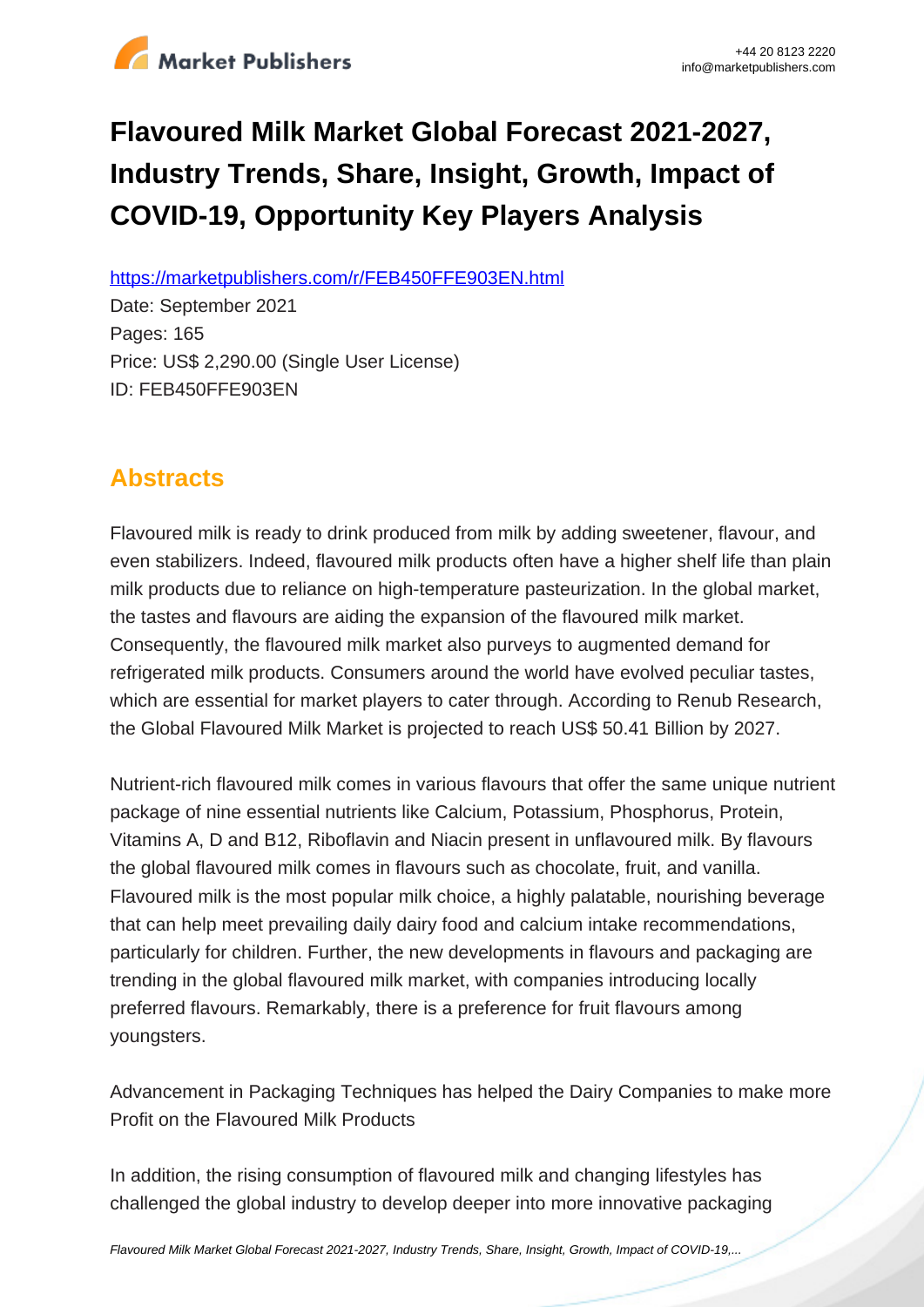

solutions. Packaging that is durable, cost-effective, and recyclable exert less energy and water and emit more negligible greenhouse gases. The advancement in packaging techniques has helped the dairy companies extend the shelf life of the flavoured milk products and facilitate their transport to the global market. Based on packaging, the flavoured milk market in our report is segmented as paper-based packaging, plastic-based packaging, glass bottles, and metal cans.

In recent years, the boom in the global retail sector has triggered the way milk is packaged. Plastic packaging offers cascading benefits to the value chain in the form of extended food life without needing refrigeration and reduced transportation emissions. Also, using plastic packaging instead of cartons is further helping to cut down environmental costs to nearly four times less than conventional alternatives. As per our analysis, The Global Flavoured Milk Industry will likely grow at a CAGR of 5.54% from 2020-2027.

## COVID-19 Impact Flavoured Milk Market Size

The COVID-19 pandemic outbreak has created a situation of uncertainty in the market growth of many industries globally. The pandemic outbreak has affected factors and has changed the complete dynamics of the market in ways that are hard to believe. As fact to be believed, as per our analysis market will recover during the forecast period.

## Based on Distribution Channels

The market is segmented as convenience stores, supermarkets/ hypermarkets, and online retail stores. Flavoured Milk distribution channels present globally outline the overall game plan for finding clients and customers for the industry. The numerous strategy incorporated by the distribution channels works in co-ordination with the 5 Ps of marketing (place, price, product, promotion and people) to develop the tactics and actions that will achieve the global distribution objectives. Our research suggests that Worldwide Flavoured Milk Market Size was valued US\$ 34.56 Billion in 2020.

Regional Analysis: Asia-Pacific is emerging as a big market for Flavoured Milk

The global flavoured milk market report revolves around key regions, including North America, Europe, Asia-Pacific, South America and Middle East & Africa. The regional markets are witnessing high levels of milk consumption, and flavoured products have gained a prominent position globally due to their prevalence in public schools,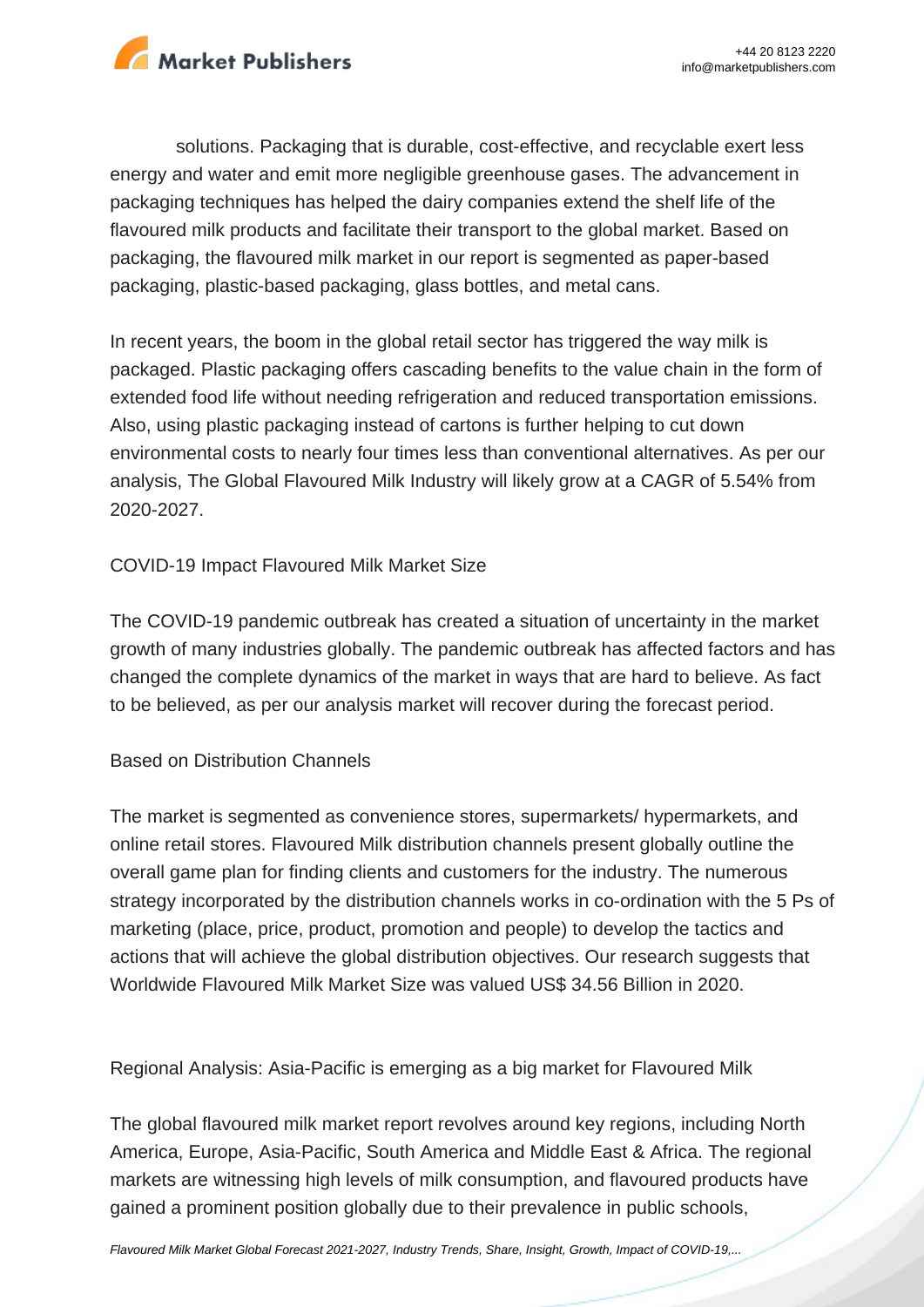

particularly in the North American region. Additionally, the Asia Pacific region market is witnessing a growing demand for flavoured milk products because of the rising disposable incomes in the area. The Asia-Pacific region also presents a significant opportunity for global players. Due to the lack of long-established innovations in the region, there is substantial scope for introducing new variants of flavoured milk.

Companies Launching Low-Sugar and Fat-Free Varieties of Flavoured Milk Products to garner the Diabetic and Health-Conscious Customers

Furthermore, the global flavoured milk market is fragmented with a few global players such as Nestl? S.A., Danone SA, Arla Foods Amba, Saputo Inc., Hershey's and Fonterra Co-operative Group. The key players are observed to be launching flavoured milk varieties with enhanced functional properties. Moreover, the key players also offer low-sugar and fat-free varieties of flavoured milk products to penetrate the increased diabetic and health-conscious population. Companies are introducing on-the-go flavoured milk to increase their offerings and customer base, acknowledging the opportunity posed by busier lifestyles and the necessity for convenience.

Renub Research latest report "Flavoured Milk Market, Global Forecast By Type (Long-Life Flavoured Milk, Fresh Flavoured Milk and Other), Flavour (Chocolate, Fruit, Vanilla and Others), Application (Powder, Premix, Fresh and Others), Packing Type (Paper Based, Plastic Based, Glass Based, Metal Based and Others), Distribution Channel (Hypermarkets/Supermarket, Convenience Stores, Online and Others), Region (North America, Europe, Asia-Pacific, South America and Middle East & Africa), Key Players (Danone SA, Arla Foods Amba, Saputo Inc., Hershey's and Fonterra Cooperative Group)" provides a detailed analysis of Global Flavoured Milk Industry.

Type – Global Flavoured Milk Market has been covered from 3 viewpoints:

- 1. Long-Life Flavoured Milk
- 2. Fresh Flavoured Milk
- 3. Other

Flavour – Global Flavoured Milk Market has been covered from 4 viewpoints:

- 1. Chocolate
- 2. Fruit
- 3. Vanilla
- 4. Others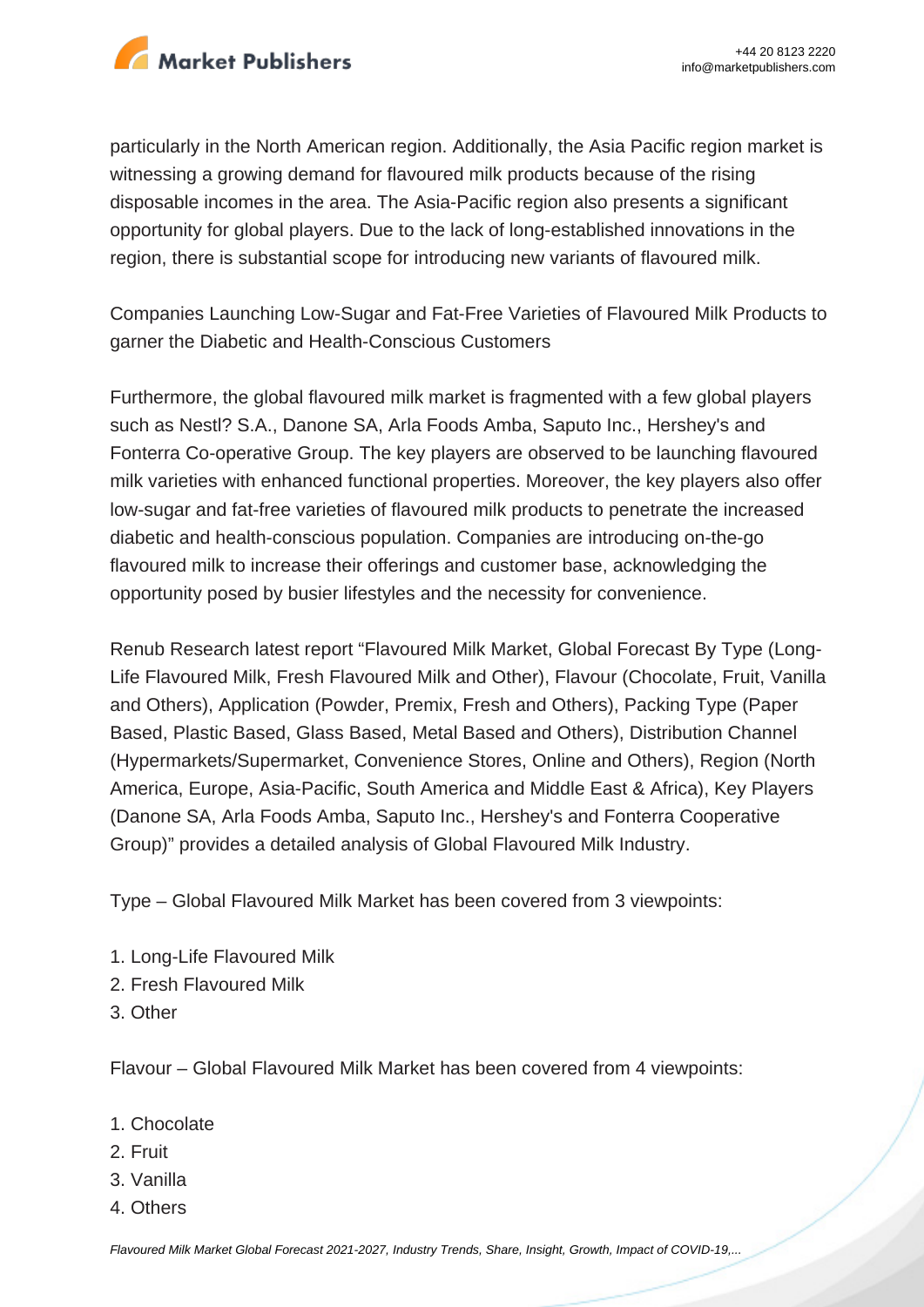

Application – Global Flavoured Milk Market has been covered from 4 viewpoints:

- 1. Powder
- 2. Premix
- 3. Fresh
- 4. Others

Packing Type – Global Flavoured Milk Market has been covered from 5 viewpoints:

- 1. Paper Based
- 2. Plastic Based
- 3. Glass Based
- 4. Metal Based
- 5. Others

Distribution Channel – Global Flavoured Milk Markethas been covered from 5 viewpoints:

- 1. Hypermarkets/Supermarket
- 2. Convenience Stores
- 3. Online
- 4. Others

Region – Global Flavoured Milk Market has been covered from 5 viewpoints:

- 1. North America
- 2. Europe
- 3. Asia-Pacific
- 4. South America
- 5. Middle East & Africa

Key Players Analysis

- 1. Danone SA
- 2. Arla Foods amba
- 3. Saputo Inc.
- 4. Hershey's
- 5. Fonterra Co-orperative Group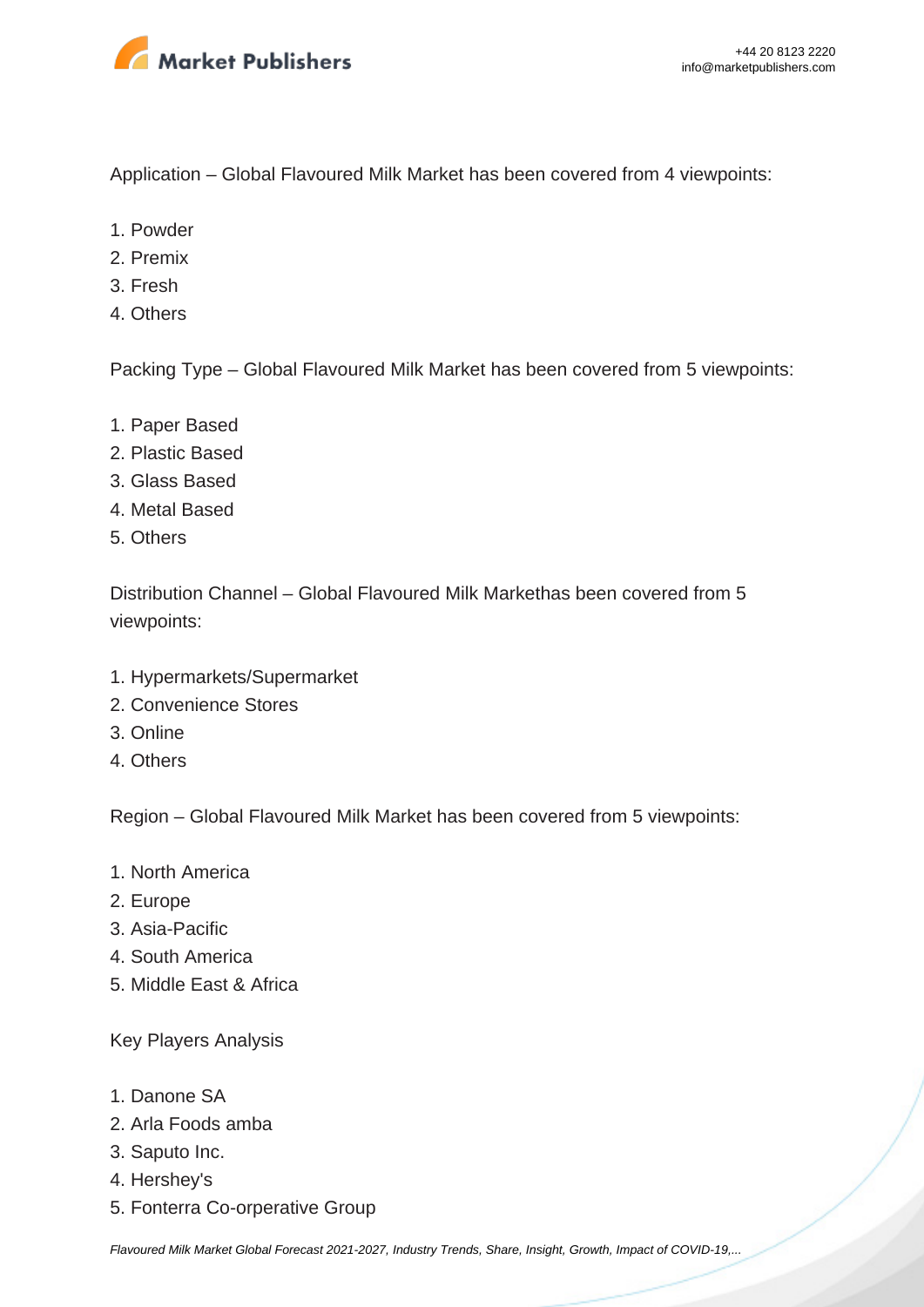

# **Contents**

- **1. INTRODUCTION**
- **2. RESEARCH & METHODOLOGY**
- **3. EXECUTIVE SUMMARY**

## **4. MARKET DYNAMICS**

- 4.1 Growth Drivers
- 4.2 Challenges

## **5. GLOBAL FLAVOURED MILK MARKET**

#### **6. MARKET SHARE – GLOBAL FLAVOURED MILK**

6.1 By Type 6.2 By Flavour 6.3 By Application 6.4 By Packing Type 6.5 By Distribution Channel 6.6 By Region

## **7. TYPE – GLOBAL FLAVOURED MILK MARKET**

- 7.1 Long-Life Flavoured Milk
- 7.2 Fresh Flavoured Milk
- 7.3 Other

# **8. FLAVOUR – GLOBAL FLAVOURED MILK MARKET**

- 8.1 Chocolate
- 8.2 Fruit
- 8.3 Vanilla
- 8.4 Others

## **9. APPLICATION – GLOBAL FLAVOURED MILK MARKET**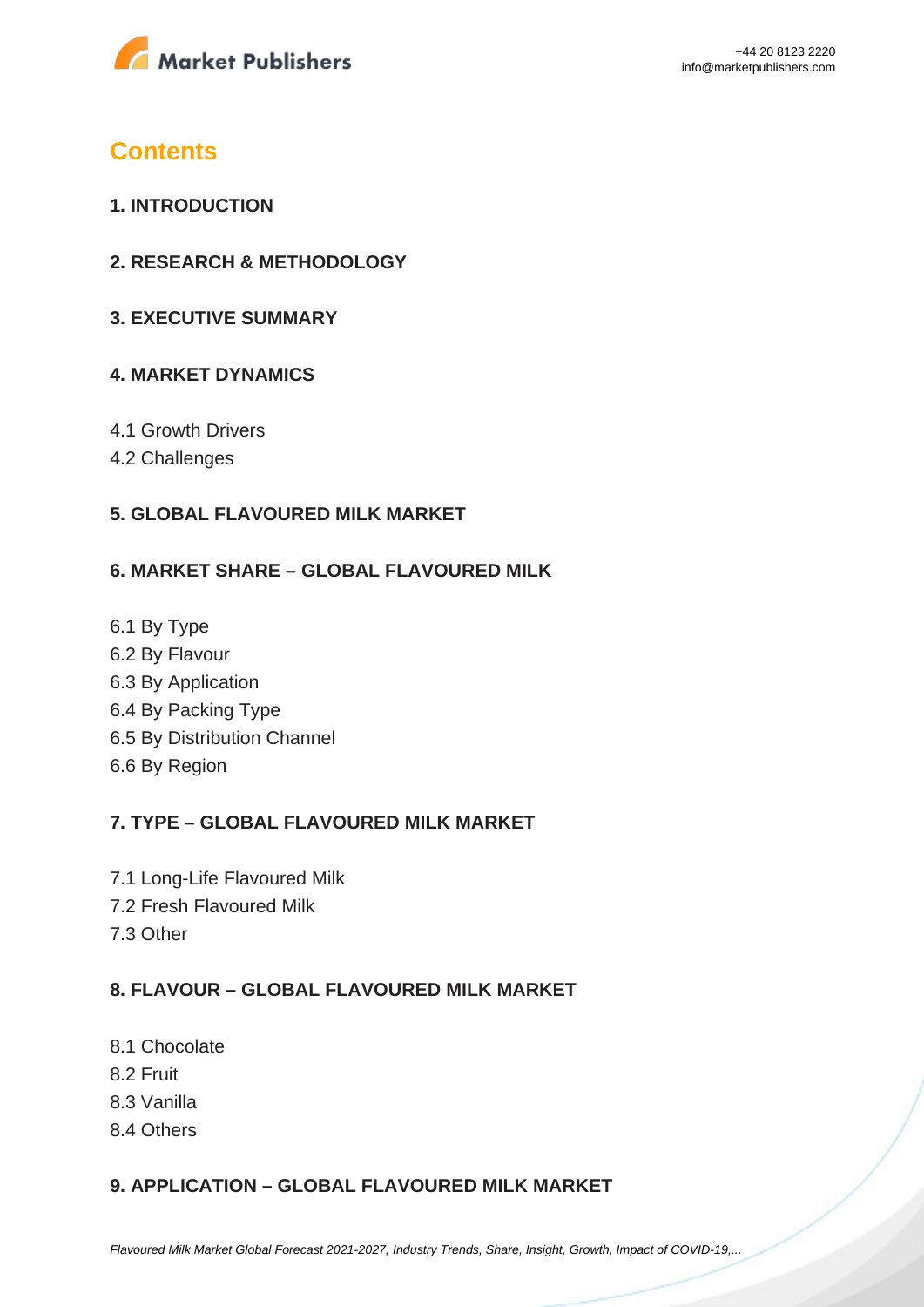

- 9.1 Powder
- 9.2 Premix
- 9.3 Fresh
- 9.4 Others

# **10. PACKING TYPE – GLOBAL FLAVOURED MILK MARKET**

- 10.1 Paper Based
- 10.2 Plastic Based
- 10.3 Glass Based
- 10.4 Metal Based
- 10.5 Others

# **11. DISTRIBUTION CHANNEL – GLOBAL FLAVOURED MILK MARKET**

- 11.1 Hypermarkets/Supermarket
- 11.2 Convenience Stores
- 11.3 Online
- 11.4 Others

## **12. REGION – GLOBAL FLAVOURED MILK MARKET**

- 12.1 North America
- 12.2 Europe
- 12.3 Asia-Pacific
- 12.4 South America
- 12.5 Middle East & Africa

## **13. KEY PLAYERS ANALYSIS**

13.1 Danone SA 13.1.1 Overview 13.1.2 Recent Development 13.1.3 Revenue 13.2 Arla Foods amba 13.2.1 Overview 13.2.2 Recent Development 13.2.3 Revenue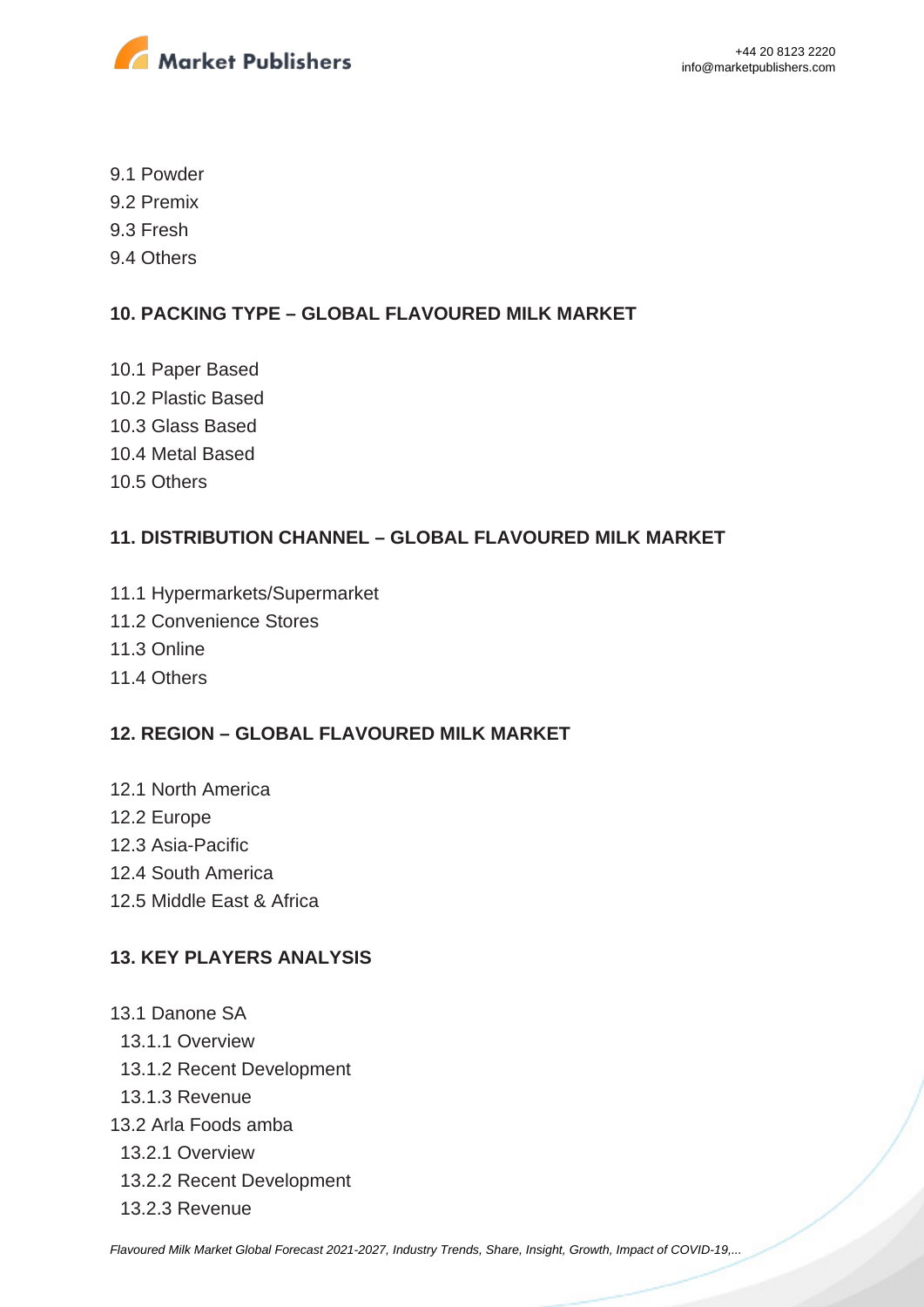

- 13.3 Saputo Inc.
	- 13.3.1 Overview
	- 13.3.2 Recent Development
	- 13.3.3 Revenue
- 13.4 Hershey's
	- 13.4.1 Overview
	- 13.4.2 Recent Development
	- 13.4.3 Revenue
- 13.5 Fonterra Co-orperative Group
	- 13.5.1 Overview
	- 13.5.2 Recent Development
	- 13.5.3 Revenue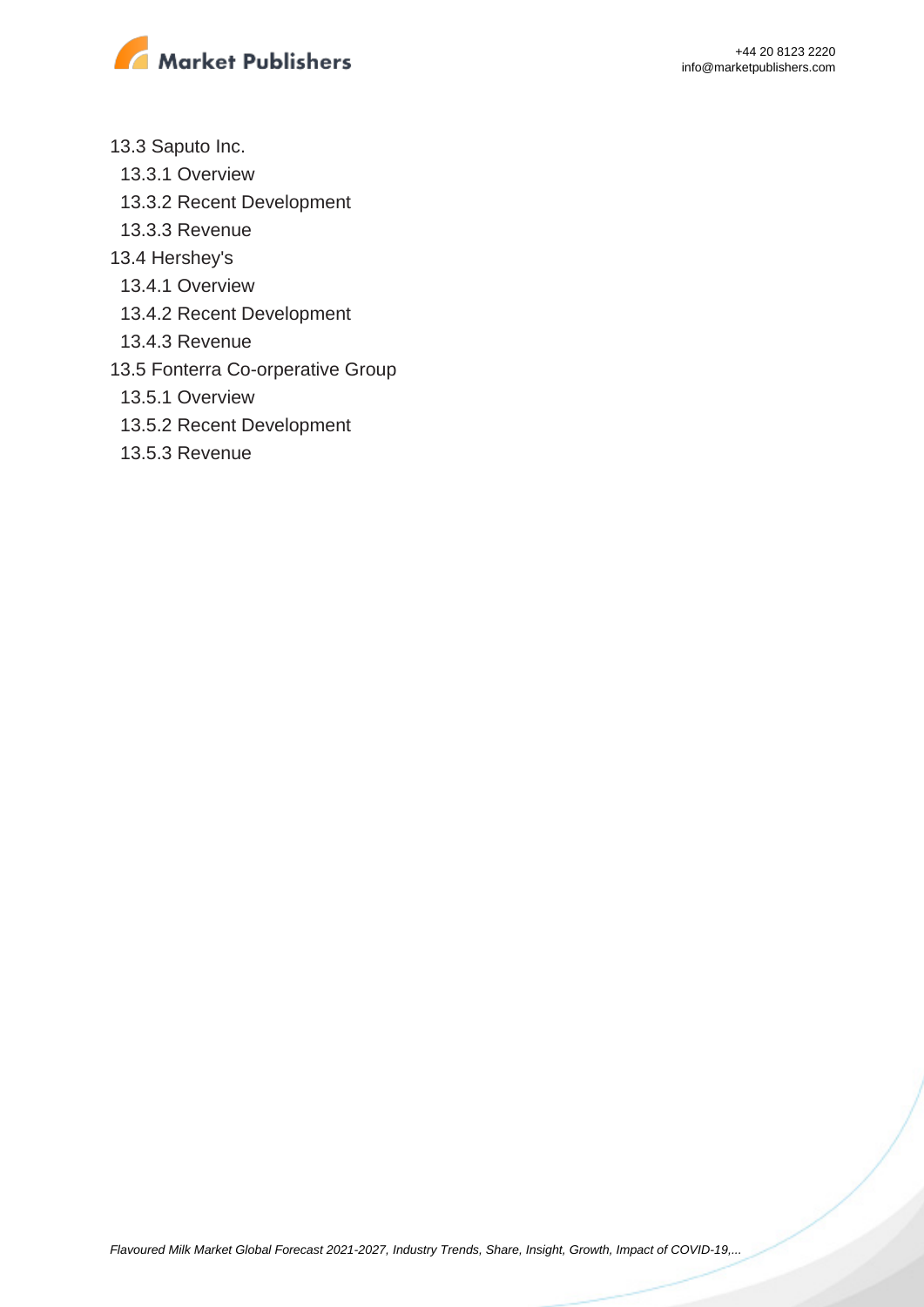

# **List Of Figures**

## **LIST OF FIGURES:**

Figure-01: Global Flavored Milk Market (Billion US\$), 2016 – 2020 Figure-02: Forecast for – Global Flavored Milk Market (Billion US\$), 2021 – 2027 Figure-03: Type – Long-Life Flavored Milk Market (Million US\$), 2016 – 2020 Figure-04: Type – Forecast for Long-Life Flavored Milk Market (Million US\$), 2021 – 2027 Figure-05: Type – Fresh Flavored Milk Market (Million US\$), 2016 – 2020 Figure-06: Type – Forecast for Fresh Flavored Milk Market (Million US\$), 2021 – 2027 Figure-07: Type –Other Flavored Milk Market (Million US\$), 2016 – 2020 Figure-08: Type – Forecast for Other Flavored Milk Market (Million US\$), 2021 – 2027 Figure-09: Flavored Types – Chocolate Flavor Market (Million US\$), 2016 – 2020 Figure-10: Flavored Types – Forecast for Chocolate Flavor Market (Million US\$), 2021 – 2027 Figure-11: Flavored Types – Fruit Flavor Market (Million US\$), 2016 – 2020 Figure-12: Flavored Types – Forecast for Fruit Flavor Market (Million US\$), 2021 – 2027 Figure-13: Flavored Types – Vanilla Flavor Market (Million US\$), 2016 – 2020 Figure-14: Flavored Types – Forecast for Vanilla Flavor Market (Million US\$), 2021 – 2027 Figure-15: Flavored Types – Others Flavor Market (Million US\$), 2016 – 2020 Figure-16: Flavored Types – Forecast for Others Flavor Market (Million US\$), 2021 – 2027 Figure-17: Application – Powder Market (Million US\$), 2016 – 2020 Figure-18: Application – Forecast for Powder Market (Million US\$), 2021 – 2027 Figure-19: Application – Premix Market (Million US\$), 2016 – 2020 Figure-20: Application – Forecast for Premix Market (Million US\$), 2021 – 2027 Figure-21: Application – Fresh Market (Million US\$), 2016 – 2020 Figure-22: Application – Forecast for Fresh Market (Million US\$), 2021 – 2027 Figure-23: Application – Others Market (Million US\$), 2016 – 2020 Figure-24: Application – Forecast for Others Market (Million US\$), 2021 – 2027 Figure-25: Packing Type – Paper Based Market (Million US\$), 2016 – 2020 Figure-26: Packing Type – Forecast for Paper Based Market (Million US\$), 2021 – 2027 Figure-27: Packing Type – Plastic Based Market (Million US\$), 2016 – 2020 Figure-28: Packing Type – Forecast for Plastic Based Market (Million US\$), 2021 – 2027 Figure-29: Packing Type – Glass Based Market (Million US\$), 2016 – 2020 Figure-30: Packing Type – Forecast for Glass Based Market (Million US\$), 2021 – 2027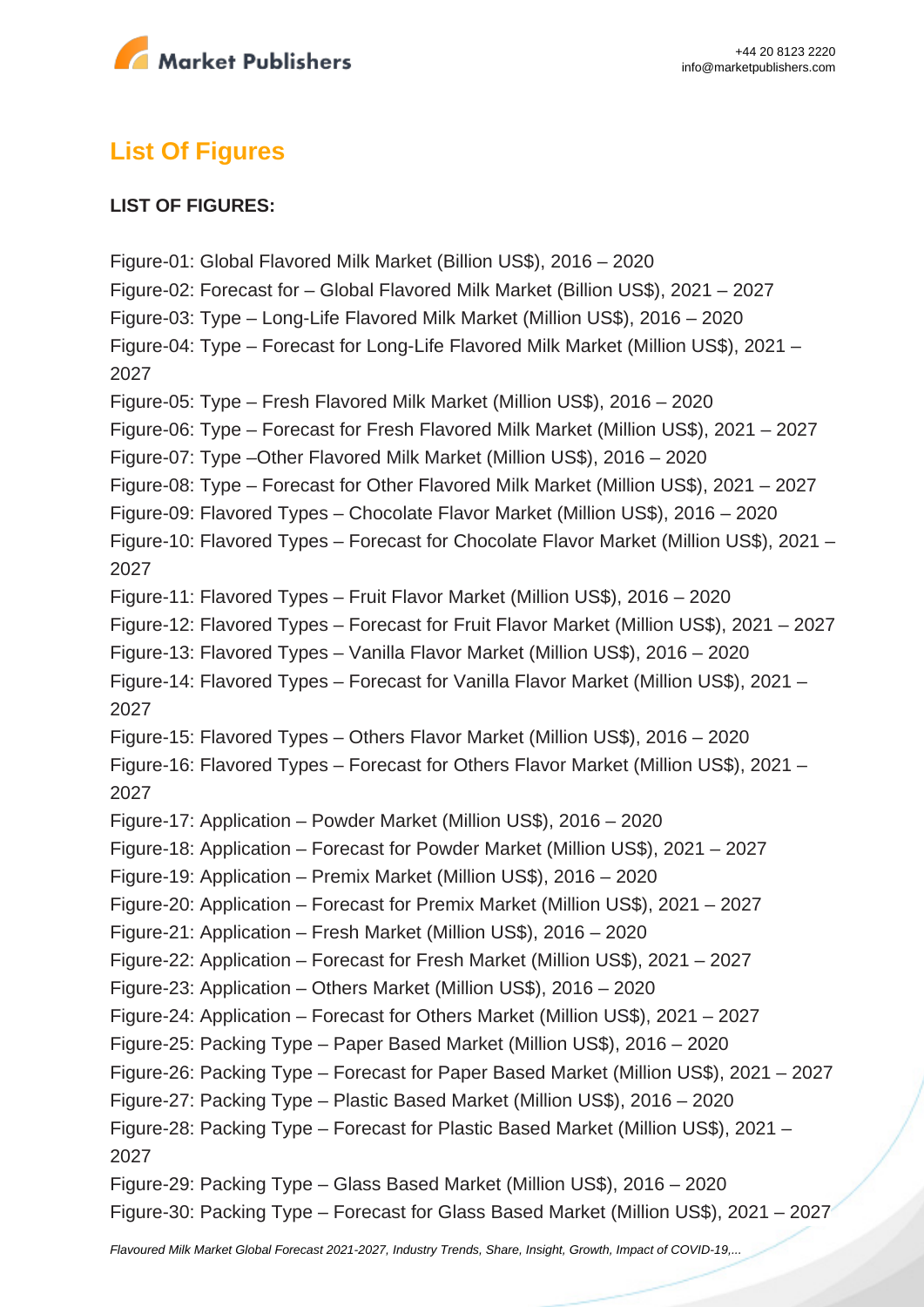

Figure-31: Packing Type – Metal Based Market (Million US\$), 2016 – 2020 Figure-32: Packing Type – Forecast for Metal Based Market (Million US\$), 2021 – 2027 Figure-33: Packing Type – Others Market (Million US\$), 2016 – 2020 Figure-34: Packing Type – Forecast for Others Market (Million US\$), 2021 – 2027 Figure-35: Distribution Channel – Hypermarkets/Supermarket Market (Million US\$),  $2016 - 2020$ Figure-36: Distribution Channel – Forecast for Hypermarkets/Supermarket Market (Million US\$), 2021 – 2027 Figure-37: Distribution Channel – Convenience Stores Market (Million US\$), 2016 – 2020 Figure-38: Distribution Channel – Forecast for Convenience Stores Market (Million US\$), 2021 – 2027 Figure-39: Distribution Channel – Online Market (Million US\$), 2016 – 2020 Figure-40: Distribution Channel – Forecast for Online Market (Million US\$), 2021 – 2027 Figure-41: Distribution Channel – Others Market (Million US\$), 2016 – 2020 Figure-42: Distribution Channel – Forecast for Others Market (Million US\$), 2021 – 2027 Figure-43: North America – Flavored Milk Market (Million US\$), 2016 – 2020 Figure-44: North America – Forecast for Flavored Milk Market (Million US\$), 2021 – 2027 Figure-45: Europe – Flavored Milk Market (Million US\$), 2016 – 2020 Figure-46: Europe – Forecast for Flavored Milk Market (Million US\$), 2021 – 2027 Figure-47: Asia Pacific – Flavored Milk Market (Million US\$), 2016 – 2020 Figure-48: Asia Pacific – Forecast for Flavored Milk Market (Million US\$), 2021 – 2027 Figure-49: South America – Flavored Milk Market (Million US\$), 2016 – 2020 Figure-50: South America – Forecast for Flavored Milk Market (Million US\$), 2021 – 2027 Figure-51: Middle East and Africa – Flavored Milk Market (Million US\$), 2016 – 2020 Figure-52: Middle East and Africa – Forecast for Flavored Milk Market (Million US\$),  $2021 - 2027$ Figure-53: Danone SA – Global Revenue (Million US\$), 2016 – 2020 Figure-54: Danone SA – Forecast for Global Revenue (Million US\$), 2021 – 2027 Figure-55: Arla Foods Amba – Global Revenue (Million US\$), 2016 – 2020 Figure-56: Arla Foods Amba – Forecast for Global Revenue (Million US\$), 2021 – 2027 Figure-57: Saputo Inc. – Global Revenue (Million US\$), 2016 – 2020 Figure-58: Saputo Inc. – Forecast for Global Revenue (Million US\$), 2021 – 2027 Figure-59: Hershey's – Global Revenue (Million US\$), 2016 – 2020 Figure-60: Hershey's – Forecast for Global Revenue (Million US\$), 2021 – 2027 Figure-61: Fonterra Co-orperative Group – Global Revenue (Million US\$), 2016 – 2020 Figure-62: Fonterra Co-orperative Group – Forecast for Global Revenue (Million US\$),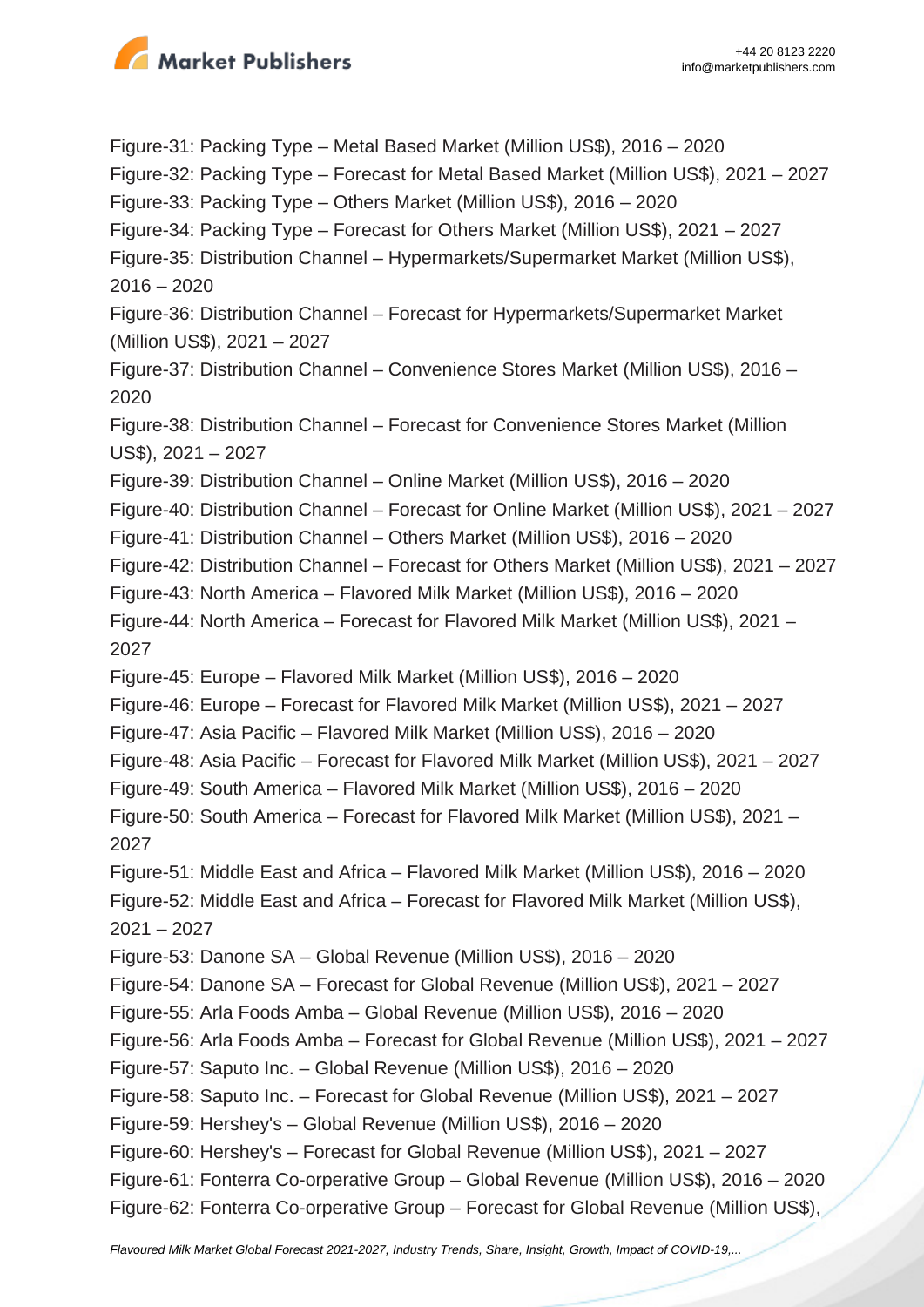

+44 20 8123 2220 info@marketpublishers.com

2021 – 2027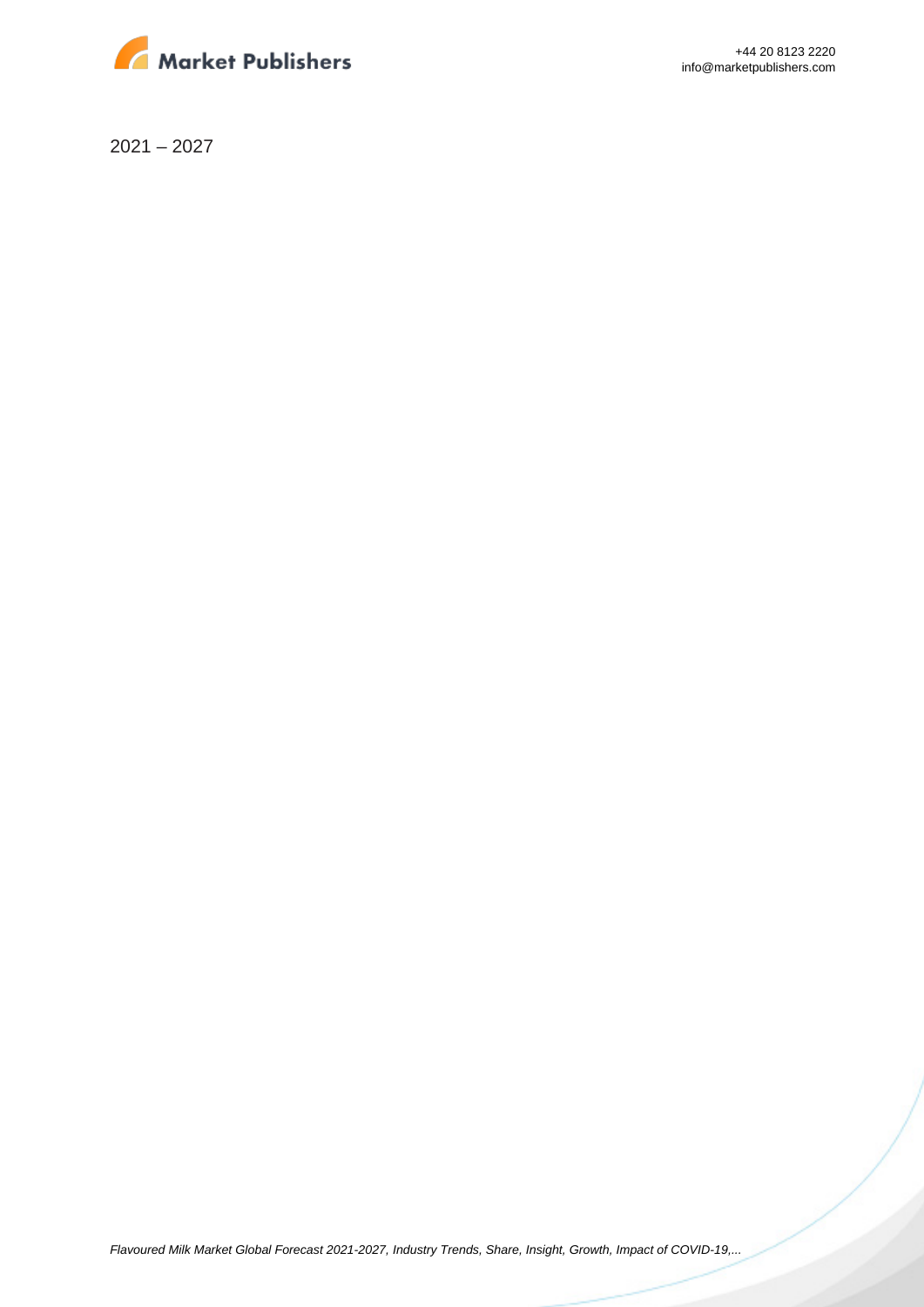

# **List Of Tables**

# **LIST OF TABLES:**

Table-01: Global – Flavored Milk Market Share by Type (Percent), 2016 – 2020 Table-02: Global – Forecast for Flavored Milk Market Share by Type (Percent), 2021 – 2027 Table-03: Global – Flavored Milk Market Share by Flavored Type (Percent), 2016 – 2020 Table-04: Global – Forecast for Flavored Milk Market Share by Flavored Type (Percent), 2021 – 2027 Table-05: Global – Flavored Milk Market Share by Application (Percent), 2016 – 2020 Table-06: Global – Forecast for Flavored Milk Market Share by Application (Percent), 2021 – 2027 Table-07: Global – Flavored Milk Market Share by Packing Type (Percent), 2016 – 2020 Table-08: Global – Forecast for Flavored Milk Market Share by Packing Type (Percent),  $2021 - 2027$ Table-09: Global – Flavored Milk Market Share by Distribution Channel (Percent), 2016 – 2020 Table-10: Global – Forecast for Flavored Milk Market Share by Distribution Channel (Percent), 2021 – 2027 Table-11: Global – Flavored Milk Market Share by Region (Percent), 2016 – 2020 Table-12: Global – Forecast for Flavored Milk Market Share by Region (Percent), 2021 – 2027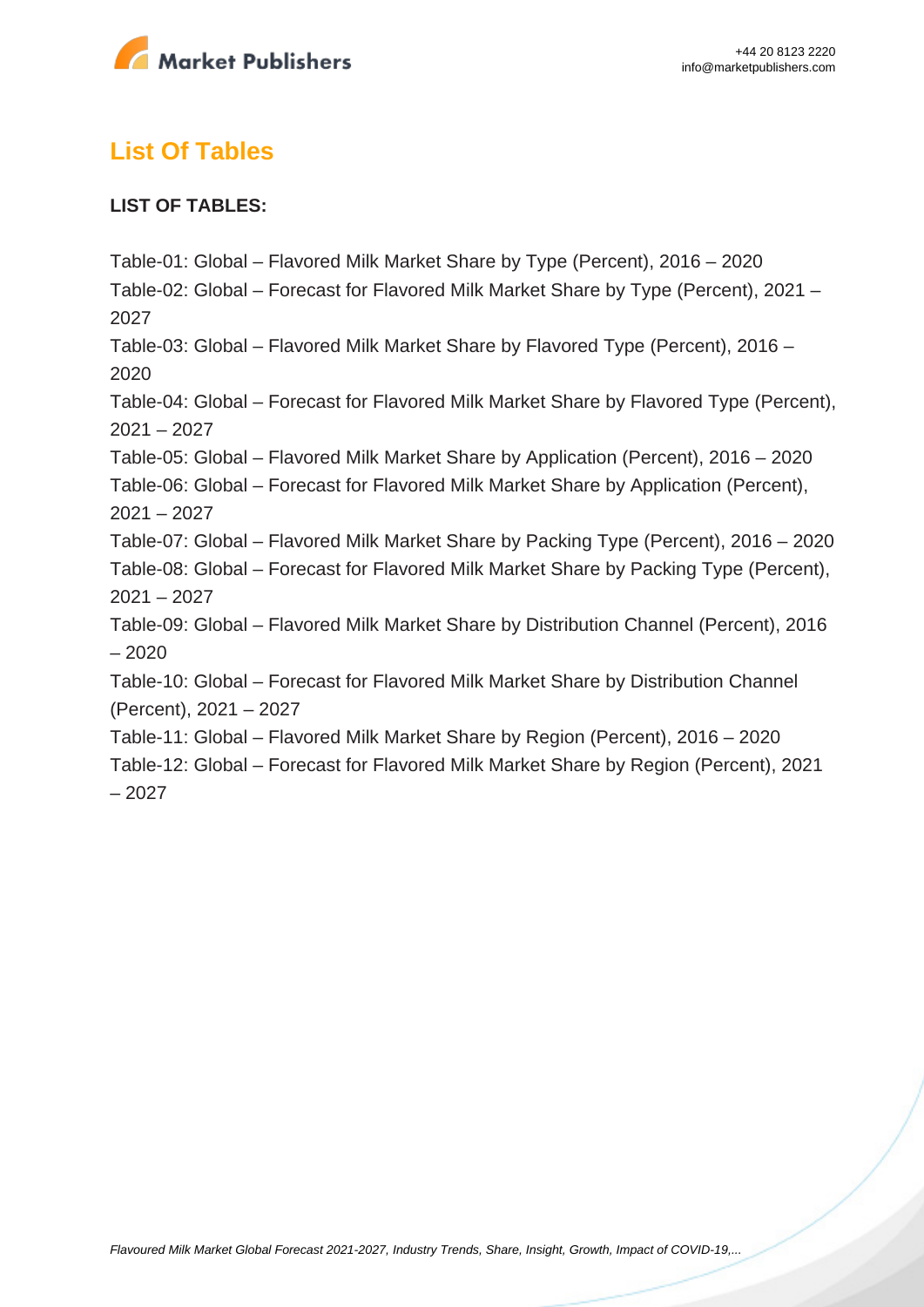

# I would like to order

Product name: Flavoured Milk Market Global Forecast 2021-2027, Industry Trends, Share, Insight, Growth, Impact of COVID-19, Opportunity Key Players Analysis Product link: [https://marketpublishers.com/r/FEB450FFE903EN.html](https://marketpublishers.com/report/food/dairy/flavoured-milk-market-global-forecast-2021-2027-industry-trends-share-insight-growth-impact-of-covid-19-opportunity-key-players-analysis.html) Price: US\$ 2,290.00 (Single User License / Electronic Delivery) If you want to order Corporate License or Hard Copy, please, contact our Customer Service: [info@marketpublishers.com](mailto:info@marketpublishers.com)

# Payment

To pay by Credit Card (Visa, MasterCard, American Express, PayPal), please, click button on product page [https://marketpublishers.com/r/FEB450FFE903EN.html](https://marketpublishers.com/report/food/dairy/flavoured-milk-market-global-forecast-2021-2027-industry-trends-share-insight-growth-impact-of-covid-19-opportunity-key-players-analysis.html)

To pay by Wire Transfer, please, fill in your contact details in the form below:

First name: Last name: Email: Company: Address: City: Zip code: Country: Tel: Fax: Your message:

\*\*All fields are required

Custumer signature

Please, note that by ordering from marketpublishers.com you are agreeing to our Terms & Conditions at<https://marketpublishers.com/docs/terms.html>

To place an order via fax simply print this form, fill in the information below and fax the completed form to +44 20 7900 3970